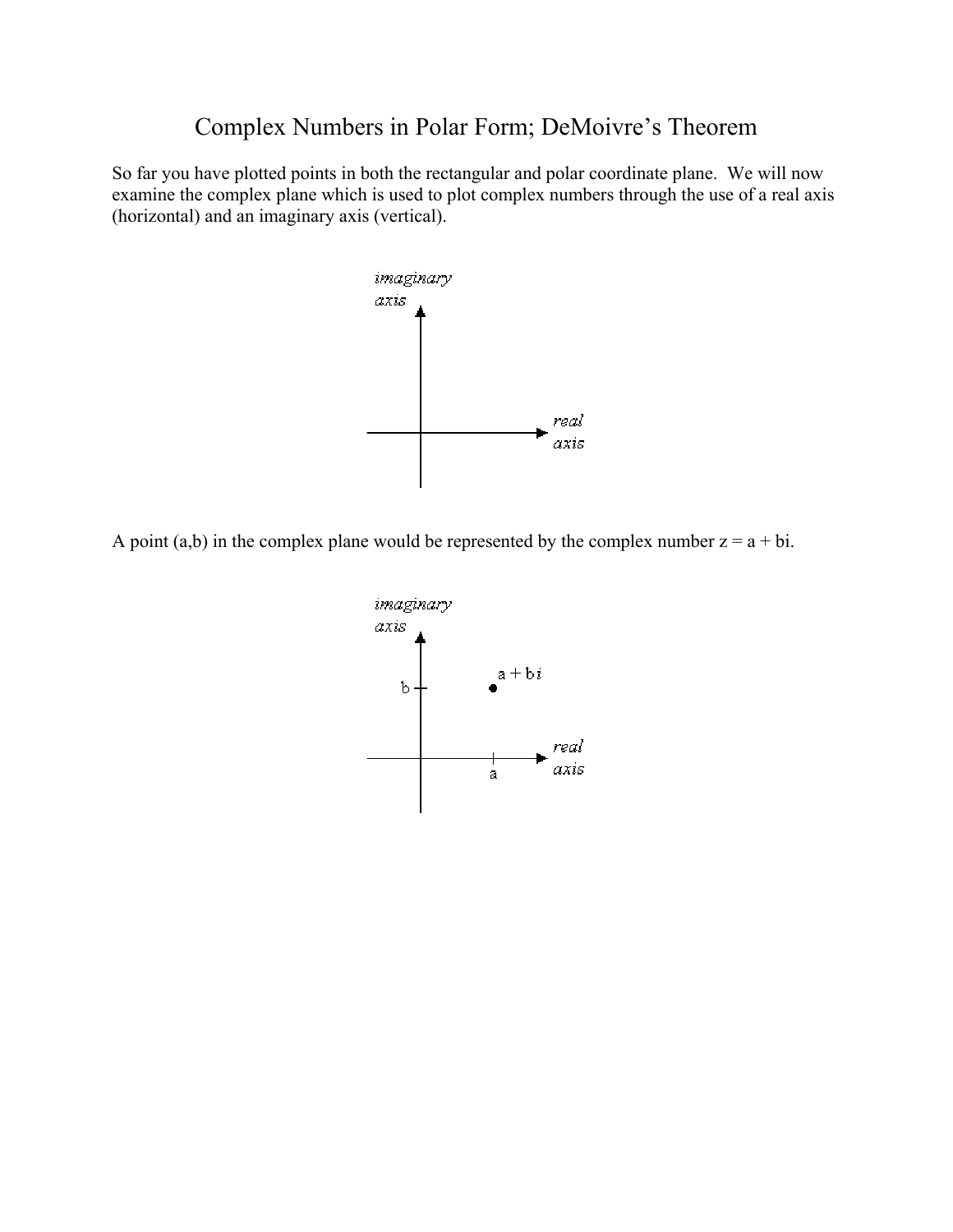**Example 1:** Plot the following complex numbers in the complex plane.

a.) 
$$
-2 + i
$$
 b.)  $1 - 3i$  c.)  $\sqrt{3}i$ 

Solution:

 $|-3| = 3$ 



When we were dealing with real numbers, the absolute value of a real number represented the distance of the number from zero on the number line.

 $\left|\frac{-3|=3}{3}\right|$  units from zero<br> $\left|\frac{-3}{3}\right| = \frac{3}{1}$ 

The same is true of the absolute value of a complex number. However, now the point is not simply on the real number line. There is a horizontal and vertical component for the complex number.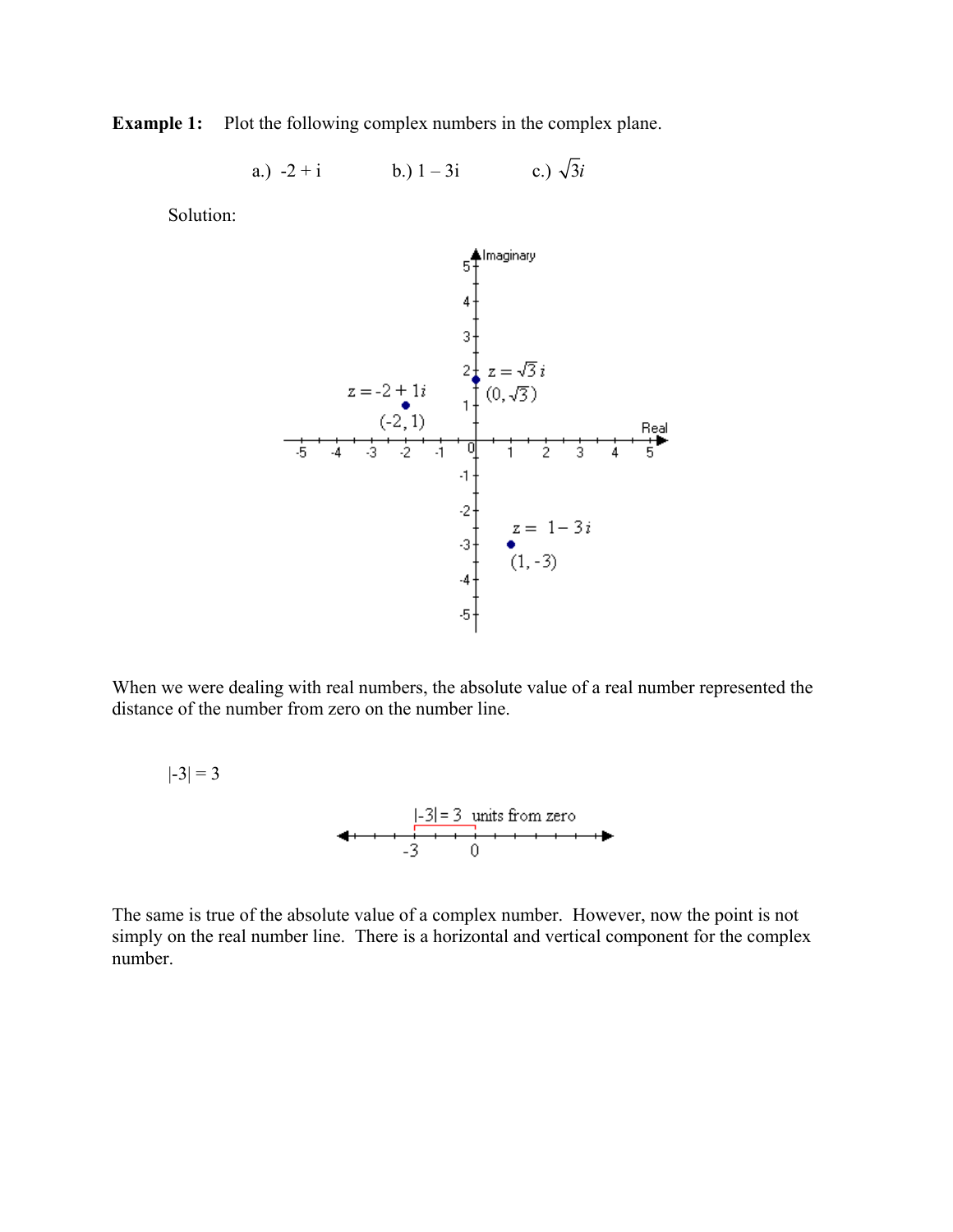If we were to draw a line from the origin to the complex number z in the complex plane, we can see that its distance from the origin (absolute value) would be the hypotenuse of a right triangle and can be determined by using the Pythagorean Theorem.



Therefore, the absolute value of complex number is  $|z| = |a + bi| = \sqrt{a^2 + b^2}$ .

**Example 2:** Determine the absolute value of the complex number  $-2\sqrt{3} - 2i$ .

Solution:

$$
|z| = \sqrt{a^2 + b^2}
$$
  
\n
$$
|z| = \sqrt{(-2\sqrt{3})^2 + (-2)^2}
$$
  
\n
$$
|z| = \sqrt{12 + 4}
$$
  
\n
$$
|z| = \sqrt{16}
$$
  
\n
$$
|z| = 4
$$
  
\n
$$
|-2\sqrt{3} - 2i| = 4
$$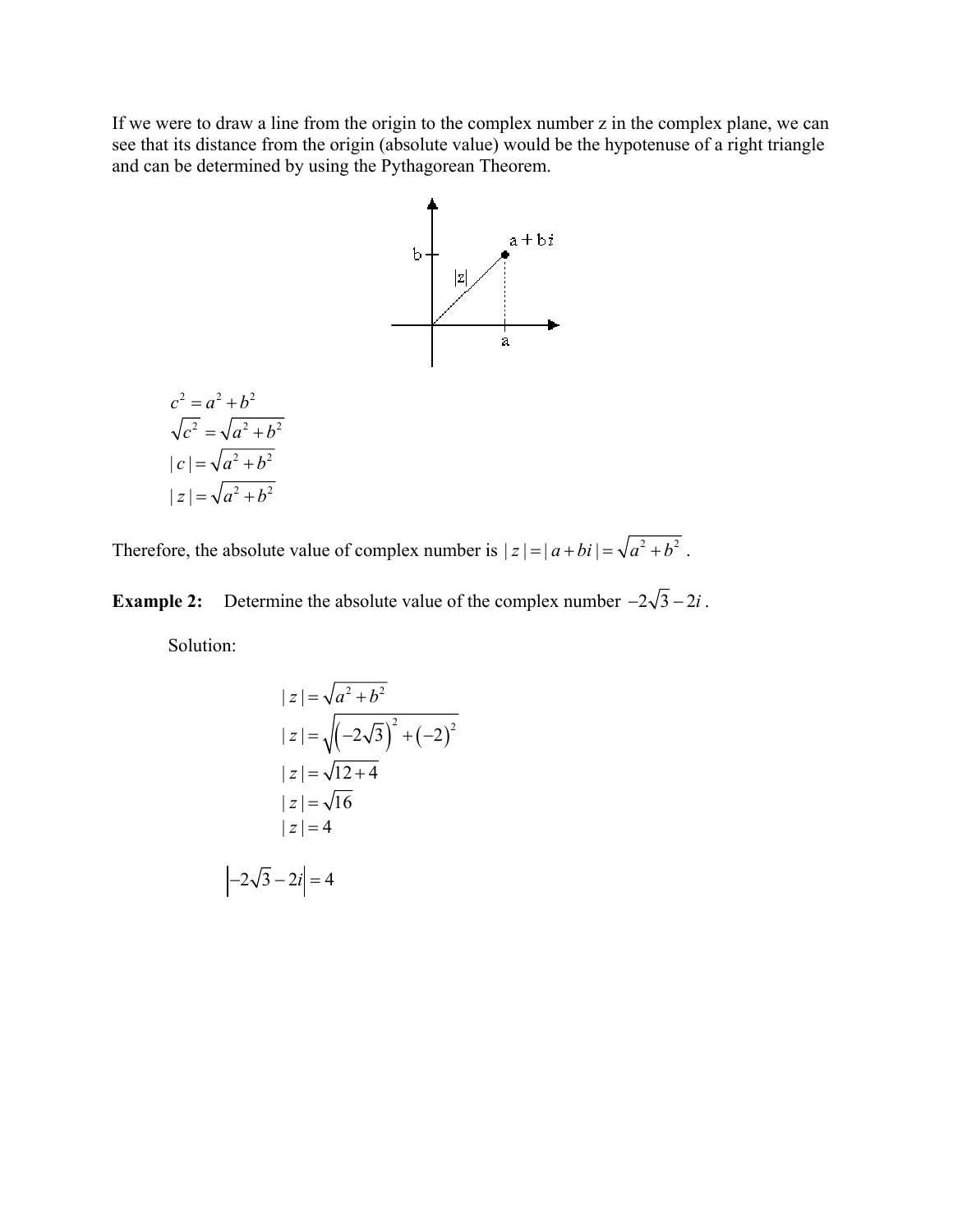A complex number in the form of  $a + bi$ , whose point is  $(a, b)$ , is in rectangular form and can therefore be converted into polar form just as we need with the points  $(x, y)$ . The relationship between a complex number in rectangular form and polar form can be made by letting θ be the angle (in standard position) whose terminal side passes through the point (a, b).



Using these relationships, we can convert the complex number z from its rectangular form to its polar form.

> $z = a + bi$  $z = (r \cos \theta) + (r \sin \theta)i$  $z = r \cos \theta + r i \sin \theta$  $z = r (\cos \theta + i \sin \theta)$

**Example 3:** Plot the complex number  $z = -\sqrt{3} + i$  in the complex plane and then write it in its polar form.

Solution:

Find r

$$
r = \sqrt{a^2 + b^2}
$$
  
\n
$$
r = \sqrt{\left(-\sqrt{3}\right)^2 + \left(1\right)^2}
$$
  
\n
$$
r = \sqrt{3} + 1
$$
  
\n
$$
r = \sqrt{4}
$$
  
\n
$$
r = 2
$$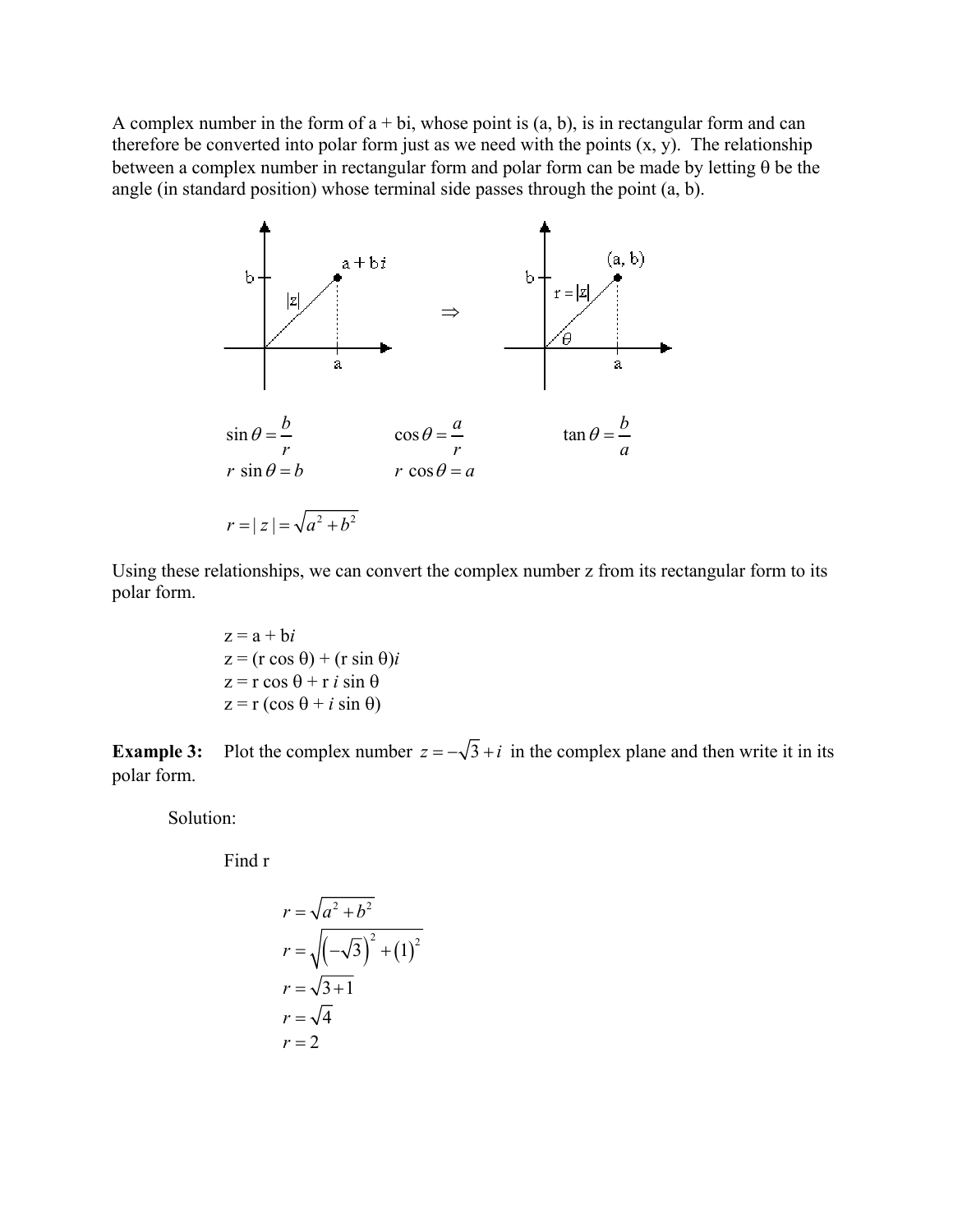## **Example 3 (Continued):**

Plot the complex number to determine the quadrant in which it lies



The angle θ would be in quadrant II

Find θ

$$
\tan \theta = \frac{b}{a}
$$

$$
\tan \theta = \frac{1}{-\sqrt{3}}
$$

$$
\tan \theta = -\frac{\sqrt{3}}{3}
$$

 $\tan \frac{\pi}{2} = \frac{\sqrt{3}}{2}$  $\frac{\pi}{6} = \frac{\sqrt{3}}{3}$  so the reference angle of  $\frac{\pi}{6}$  would be subtracted from  $\pi$  to get the value of θ.

$$
\theta = \pi - \frac{\pi}{6}
$$

$$
\theta = \frac{5\pi}{6}
$$

Write the complex number in its polar form

$$
z = r (\cos \theta + i \sin \theta)
$$
  

$$
z = 2 (\cos \frac{5\pi}{6} + i \sin \frac{5\pi}{6})
$$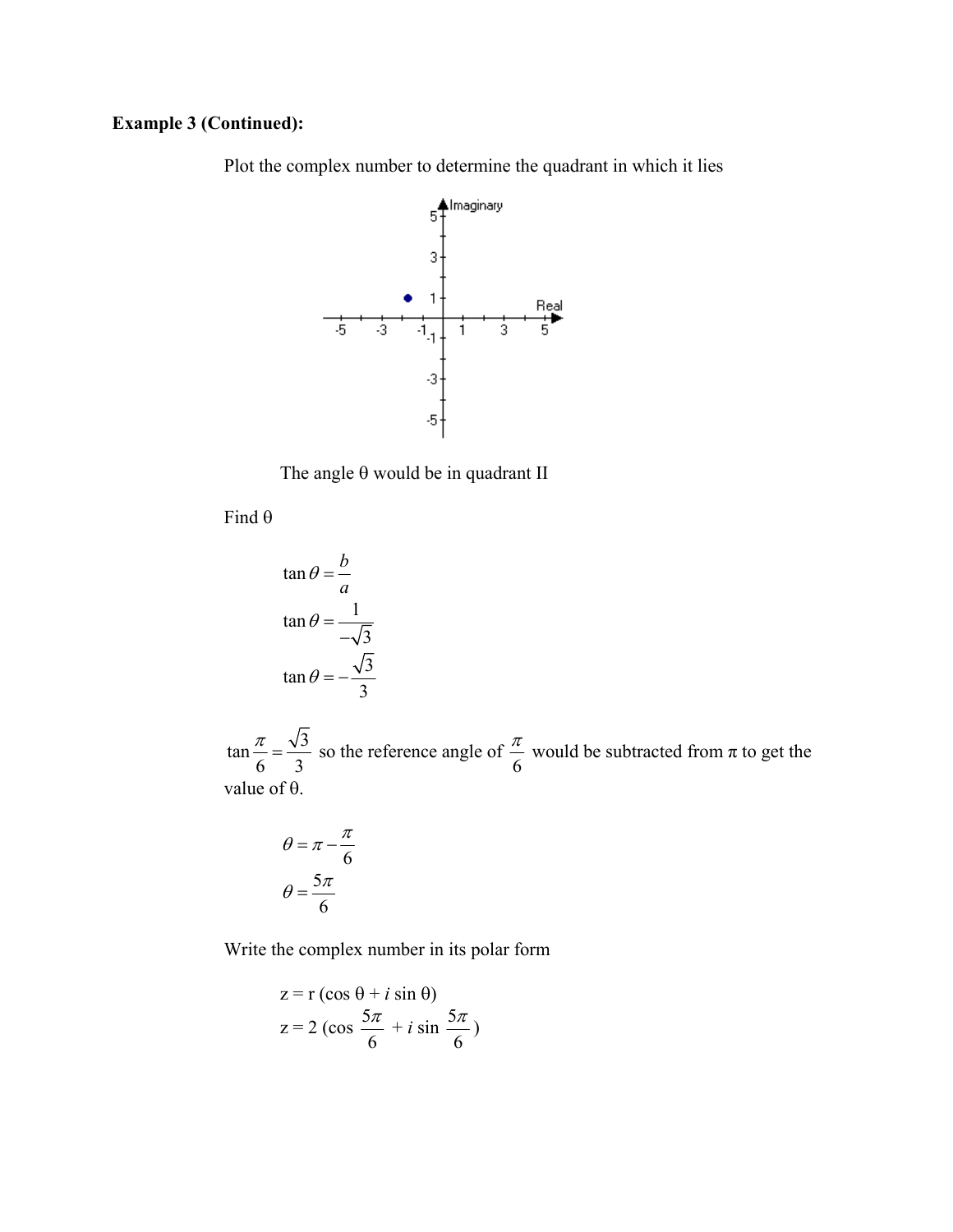**Example 4:** Write the complex number  $z = 5(\cos{\frac{\pi}{3}} + i \sin{\frac{\pi}{3}})$  in its rectangular form and then plot it in the complex plane.

Solution:

Evaluate cos and sin at the value of theta

$$
\cos\frac{\pi}{3} = \frac{1}{2}
$$

$$
\sin\frac{\pi}{3} = \frac{\sqrt{3}}{2}
$$

Substitute in the exact values of cos and sin to find the rectangular form

$$
z = 5\left(\cos\frac{\pi}{3} + i\sin\frac{\pi}{3}\right)
$$

$$
z = 5\left(\frac{1}{2} + i\frac{\sqrt{3}}{2}\right)
$$

$$
z = \frac{5}{2} + \frac{5\sqrt{3}}{2}i
$$

Plot the complex number

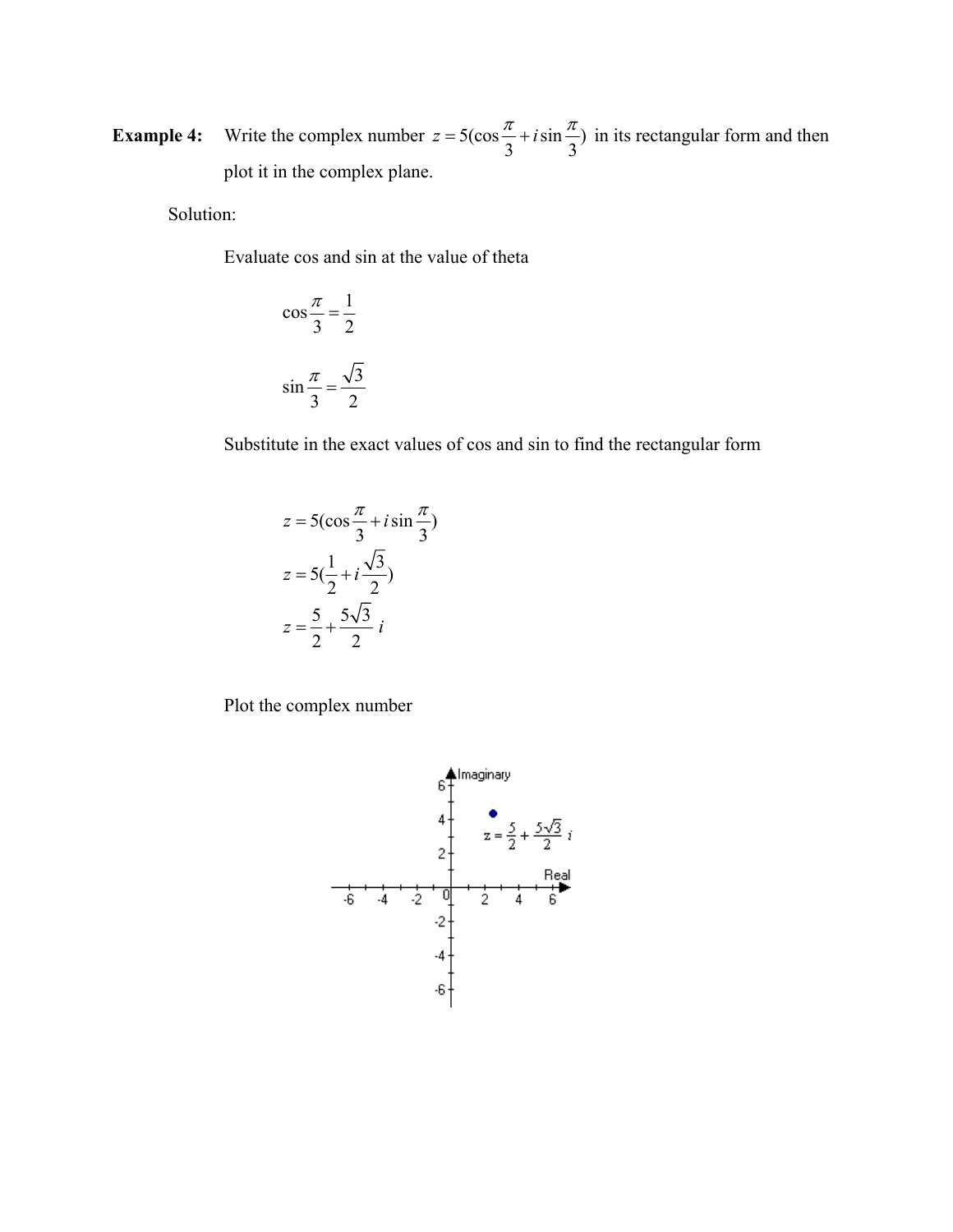Mathematical operations on complex numbers in polar form

If 
$$
z_1 = r_1(\cos \theta_1 + i \sin \theta_1)
$$
 and  $z_2 = r_2(\cos \theta_2 + i \sin \theta_2)$  then their product  $z_1 z_2$  is given by:  

$$
z_1 z_2 = r_1 r_2 \left[ \cos \left( \theta_1 + \theta_2 \right) + i \sin \left( \theta_1 + \theta_2 \right) \right]
$$

If  $z_1 = r_1(\cos\theta_1 + i\sin\theta_1)$  and  $z_2 = r_2(\cos\theta_2 + i\sin\theta_2)$  then their quotient  $\frac{2\pi}{1}$ 2 *z z* is given by:

$$
\frac{z_1}{z_2} = \frac{r_1}{r_2} \Big[ \cos (\theta_1 - \theta_2) + i \sin (\theta_1 - \theta_2) \Big]
$$

If  $z = r(\cos \theta + i \sin \theta)$  then raising the complex number to a power is given by DeMoivre's Theorem:

$$
z^n = r^n (\cos n\theta + i \sin n\theta)
$$
; where n is a positive integer

If  $w = r(\cos \theta + i \sin \theta)$  where  $w \neq 0$  then w has n distinct complex nth roots given by DeMoivre's Theorem:

$$
z_k = \sqrt[n]{r} \left[ \cos \left( \frac{\theta + 2\pi k}{n} \right) + i \sin \left( \frac{\theta + 2\pi k}{n} \right) \right]
$$
 (radian measurement)

or

$$
z_k = \sqrt[n]{r} \left[ \cos \left( \frac{\theta + 360^\circ k}{n} \right) + i \sin \left( \frac{\theta + 360^\circ k}{n} \right) \right] \text{(degree measurement)}
$$

where  $k = 0, 1, 2, ..., n - 1$ 

**Example 5:** Find the product of the complex numbers  $z_1 = 4(\cos 32^\circ + i \sin 32^\circ)$  and  $z_2 = 3(\cos 61^\circ + i \sin 61^\circ)$ . Leave the answer in polar form.

Solution:

$$
z_1 z_2 = r_1 r_2 \left[ \cos (\theta_1 + \theta_2) + i \sin (\theta_1 + \theta_2) \right]
$$
  
\n
$$
z_1 z_2 = (4)(3) \left[ \cos (32^\circ + 61^\circ) + i \sin (32^\circ + 61^\circ) \right]
$$
  
\n
$$
z_1 z_2 = 12 \left[ \cos 93^\circ + i \sin 93^\circ \right]
$$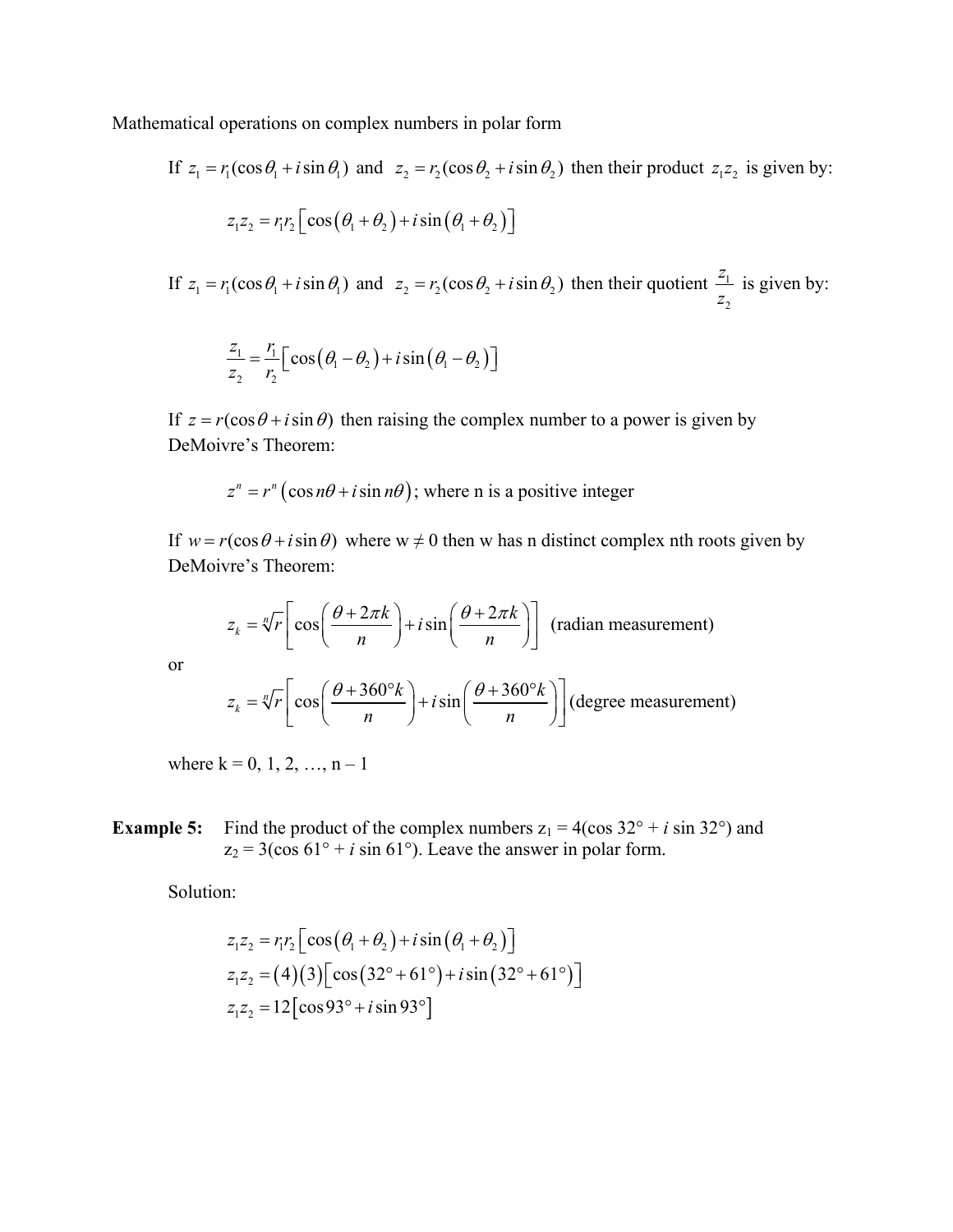**Example 6:** Find the quotient of the complex numbers  $z_1 = 12(\cos 84^\circ + i \sin 84^\circ)$  and  $z_2 = 3(\cos 35^\circ + i \sin 35^\circ)$ . Leave the answer in polar form.

Solution:

$$
\frac{z_1}{z_2} = \frac{r_1}{r_2} \Big[ \cos (\theta_1 - \theta_2) + i \sin (\theta_1 - \theta_2) \Big]
$$
  

$$
\frac{z_1}{z_2} = \frac{12}{3} \Big[ \cos (84^\circ - 35^\circ) + i \sin (84^\circ - 35^\circ) \Big]
$$
  

$$
\frac{z_1}{z_2} = 4 \Big[ \cos 49^\circ + i \sin 49^\circ \Big]
$$

**Example 7:** Use DeMoivre's Theorem to find the 5<sup>th</sup> power of the complex number  $z = 2(\cos 24^\circ + i \sin 24^\circ)$ . Express the answer in the rectangular form a + bi.

Solution:

$$
z^{n} = r^{n} \left(\cos n\theta + i \sin n\theta\right)
$$
  
\n
$$
z^{5} = 2^{5} \left[\cos 5(24^{\circ}) + i \sin 5(24^{\circ})\right]
$$
  
\n
$$
z^{5} = 32 \left(\cos 120^{\circ} + i \sin 120^{\circ}\right)
$$
  
\n
$$
z^{5} = 32 \left(\frac{\sqrt{3}}{2} + i\frac{1}{2}\right)
$$
  
\n
$$
z^{5} = 16\sqrt{3} + 16i
$$

**Example 8:** Use DeMoivre's Theorem to find the 3<sup>rd</sup> power of the complex number  $z = (2 + 2i)$ . Express the answer in the rectangular form  $a + bi$ .

Solution:

Since the complex number is in rectangular form we must first convert it into polar form before using DeMoivre's Theorem.

Find r

$$
r = \sqrt{a^2 + b^2}
$$
  
\n
$$
r = \sqrt{2^2 + 2^2}
$$
  
\n
$$
r = \sqrt{4 + 4}
$$
  
\n
$$
r = \sqrt{8}
$$
  
\n
$$
r = 2\sqrt{2}
$$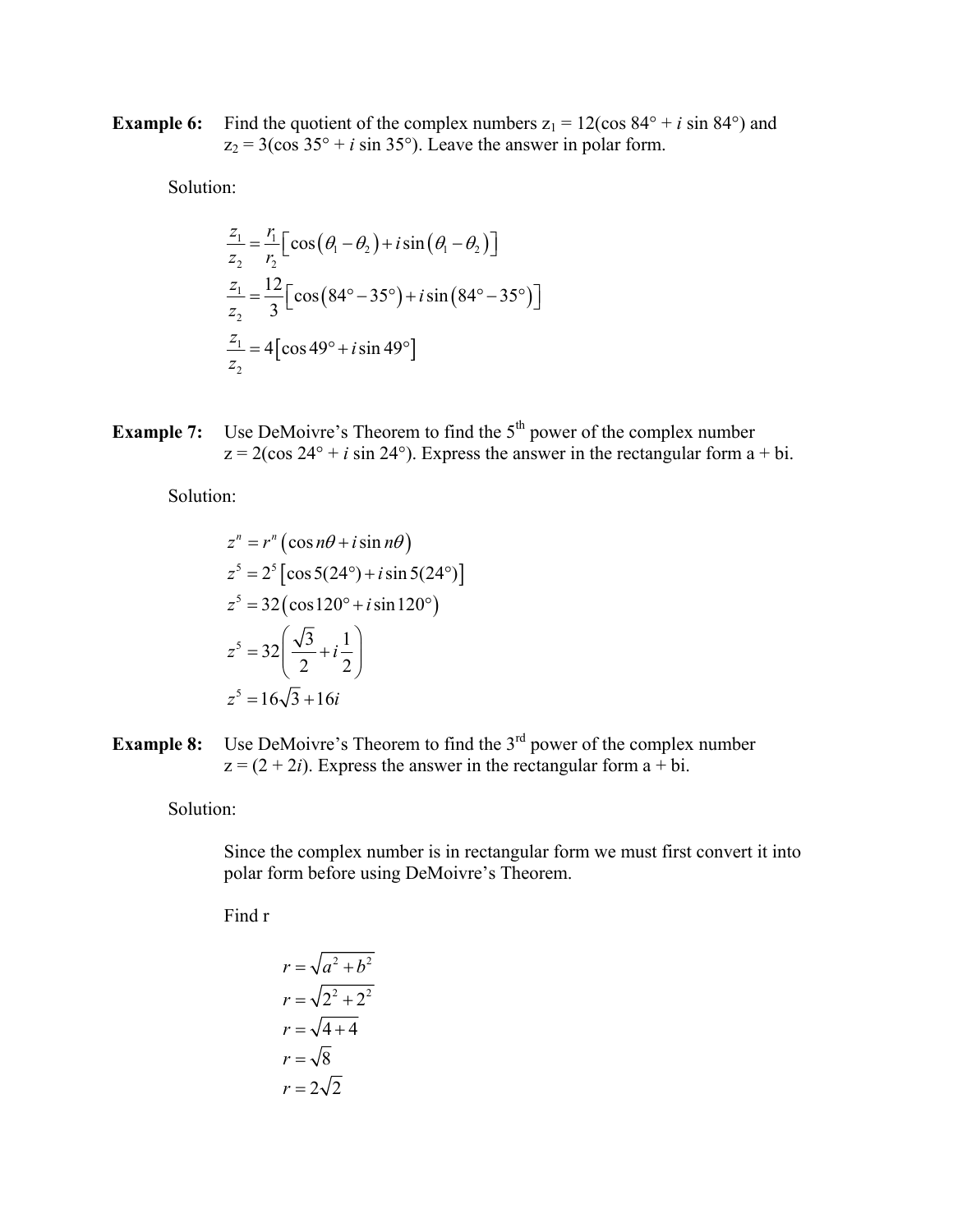## **Example 8 (Continued):**

Find θ

$$
\tan \theta = \frac{b}{a}
$$

$$
\tan \theta = \frac{2}{2}
$$

$$
\tan \theta = 1
$$

$$
\theta = \frac{\pi}{4}
$$

Apply DeMoivre's Theorem

$$
z^{n} = r^{n} \left(\cos n\theta + i \sin n\theta\right)
$$
  
\n
$$
z^{3} = \left(2\sqrt{2}\right)^{3} \left[\cos 3\left(\frac{\pi}{4}\right) + i \sin 3\left(\frac{\pi}{4}\right)\right]
$$
  
\n
$$
z^{3} = 16\sqrt{2} \left[\cos \frac{3\pi}{4} + i \sin \frac{3\pi}{4}\right]
$$
  
\n
$$
z^{3} = 16\sqrt{2} \left(-\frac{\sqrt{2}}{2} + i \frac{\sqrt{2}}{2}\right)
$$
  
\n
$$
z^{3} = -16 + 16i
$$

**Example 9:** Find the complex cube roots of  $8(\cos 60^\circ + i \sin 60^\circ)$ .

Solution:

Let  $k = 0$  and  $n = 3$  to find the first complex cube root

$$
z_k = \sqrt[n]{r} \left[ \cos\left(\frac{\theta + 360^\circ k}{n}\right) + i \sin\left(\frac{\theta + 360^\circ k}{n}\right) \right]
$$
  
\n
$$
z_0 = \sqrt[3]{8} \left[ \cos\left(\frac{60^\circ + 360^\circ (0)}{3}\right) + i \sin\left(\frac{60^\circ + 360^\circ (0)}{3}\right) \right]
$$
  
\n
$$
z_0 = 2 \left[ \cos\left(\frac{60^\circ}{3}\right) + i \sin\left(\frac{60^\circ}{3}\right) \right]
$$
  
\n
$$
z_0 = 2 \left( \cos 20^\circ + i \sin 20^\circ \right)
$$